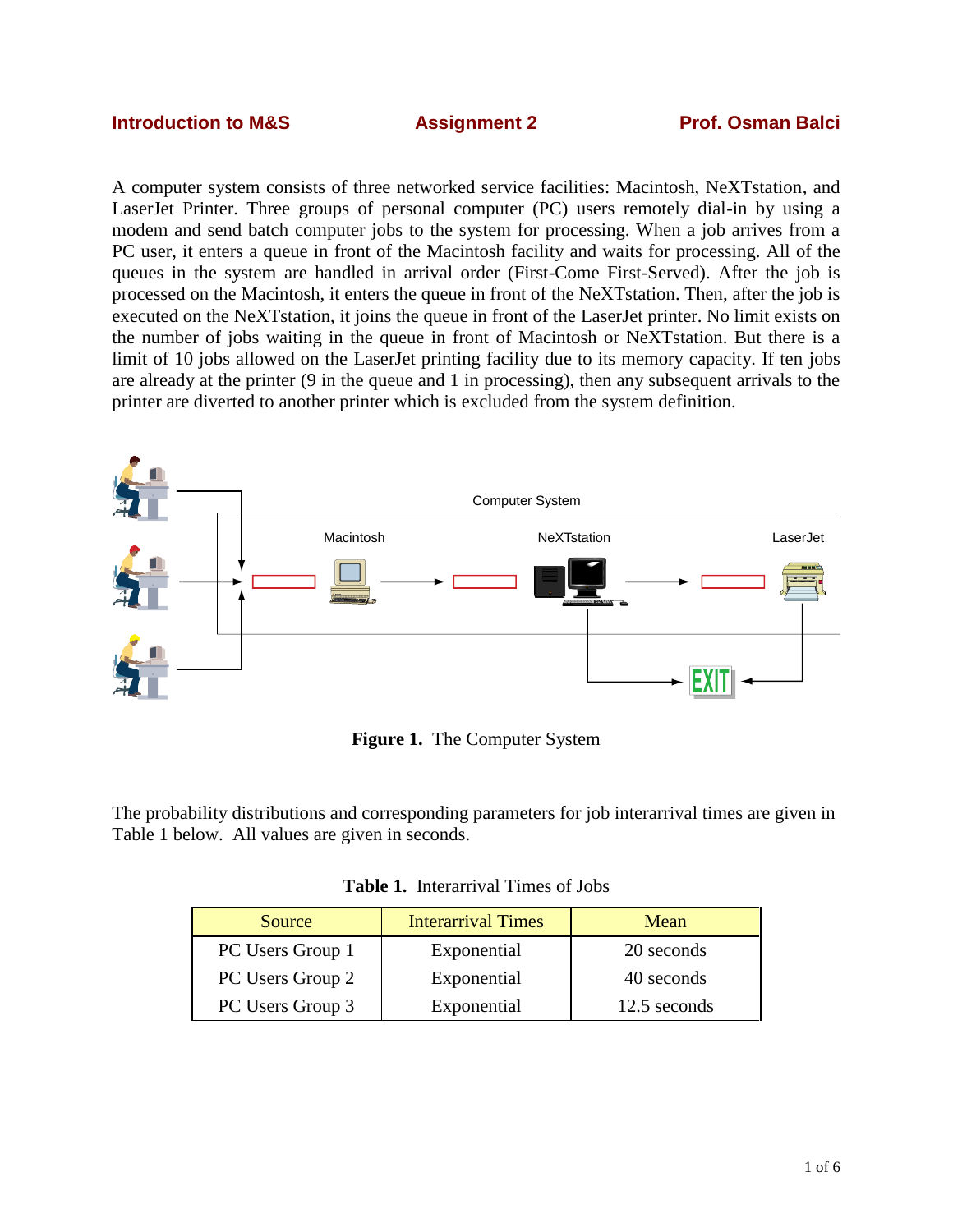The probability distributions and corresponding parameters for job execution times are given in Table 2 below. All values are given in seconds.

| Facility            | <b>Job Execution Times</b> | Mean        |
|---------------------|----------------------------|-------------|
| Macintosh           | Exponential                | 4.5 seconds |
| <b>NeXT</b> station | Exponential                | 5 seconds   |
| LaserJet            | Exponential                | 5.8 seconds |

**Table 2.** Execution Times of Jobs

Use the Method of Replications technique for data collection, assume that the simulation model reaches the steady-state conditions after **1000** jobs executed, simulate the system for **10,000** jobs executed in steady state, replicate the simulation run **30** times under different conditions, and estimate the average for the following performance measures of interest:

# **Performance Measures**

- 1. Macintosh utilization  $(\rho^{Mac})$
- 2. NeXTstation utilization ( $\rho^{\text{NeXT}}$ )
- 3. LaserJet printer utilization ( $\rho^{\text{LaserJet}}$ )
- 4. Average time a job (which completes service at all three facilities) spends in the whole system (W) [*Those jobs finding 10 or more at the printer will be excluded.*]
- 5. Average number of jobs in the whole system (L)

# **Assumptions**

- The service facilities, i.e., Macintosh, NeXTstation, and LaserJet, process each job one at a time from start to completion. (No multiprocessing)
- After a job leaves the system, its owner is not notified.
- First-Come First-Served queue discipline is used for all waiting lines.
- Constant execution rate  $(\mu)$
- Constant arrival rate  $(\lambda)$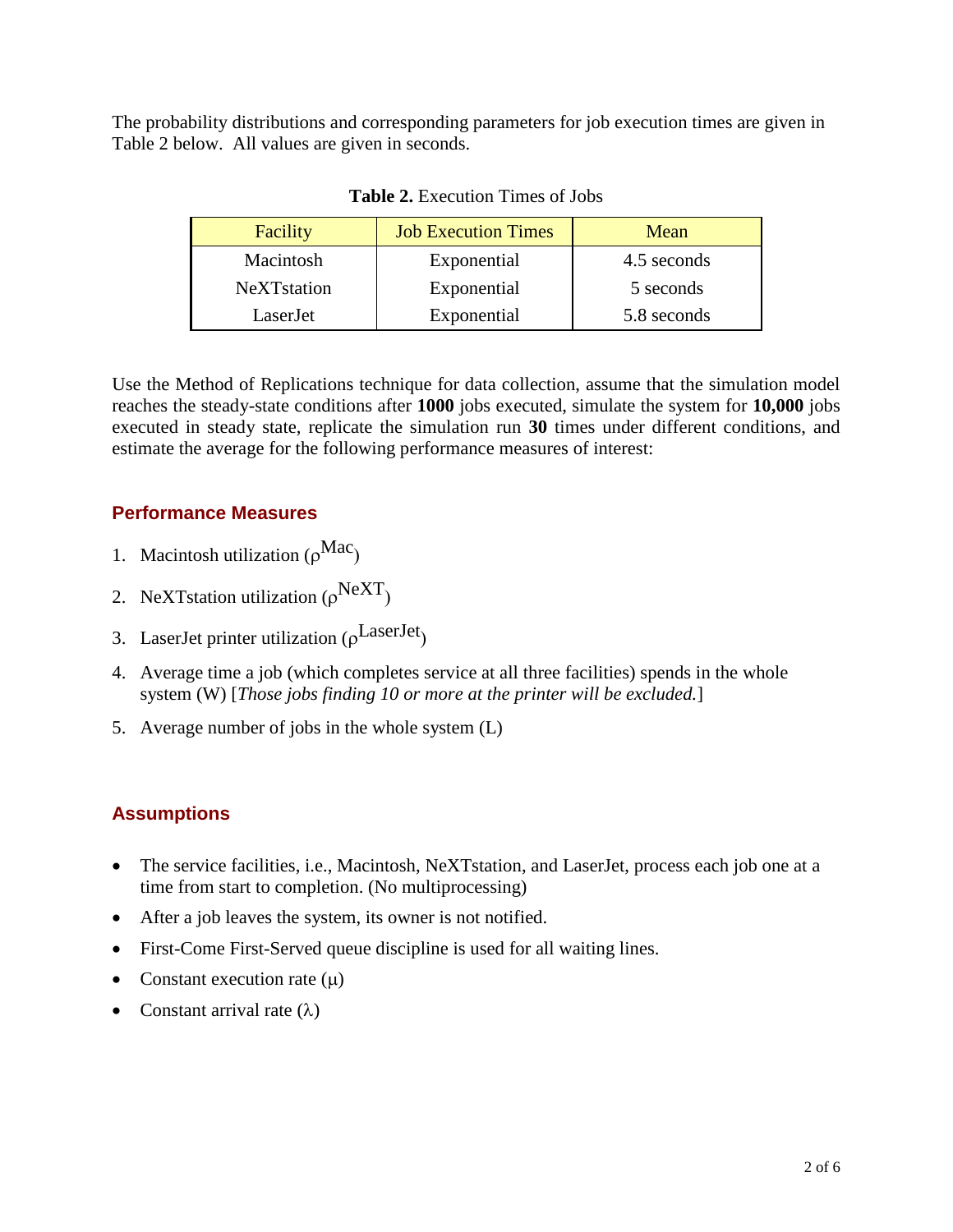#### **Instructions**

- [1] Using C, C++, Java, or C# programming language of your choice, write a computer program to simulate the behavior of the computer system. **Your program must implement one of the four conceptual frameworks for simulation programming described in class.**
- [2] Replicate the simulation model execution 30 times under different experimental conditions by changing the seed value of the random number generator. Compute the average for each performance measure using the 30 independent values obtained.
- [3] Use the following **pseudo random number generator** on a 32-bit computer:

```
/**
* 32-bit Multiplicative Congruential Pseudo Random Number Generator
* Microsoft Visual C++ Version
*/
#include <math.h>
/**
* The seed used by randomNumberGenerator.
*/
long gv_lRandomNumberSeed;
/**
 * Returns a random number between 0.0 and 1.0.
 * plSeed - Pointer to the seed value to use.
*/
double randomNumberGenerator( long* plSeed ) {
   double dZ;
   double dQuot;
   long lQuot;
  dZ = ( *plSeed ) * 16807;
  dQuot = dz / 2147483647;lQuot = ( long ) floor ( dQuot ); dZ -= lQuot * 2147483647;
   (\starplSeed ) = ( long ) floor( dZ );
   return ( dZ / 2147483647 );
}
```
[4] Use the following **Exponential** random variate generator:

```
/**
* Returns a random variate from an exponential probability
* distribution with the given mean value of dMean.
*/
double exponentialRVG( double dMean ) {
   return ( -dMean * log( randomNumberGenerator( &gv_lRandomNumberSeed 
) ) );
}
```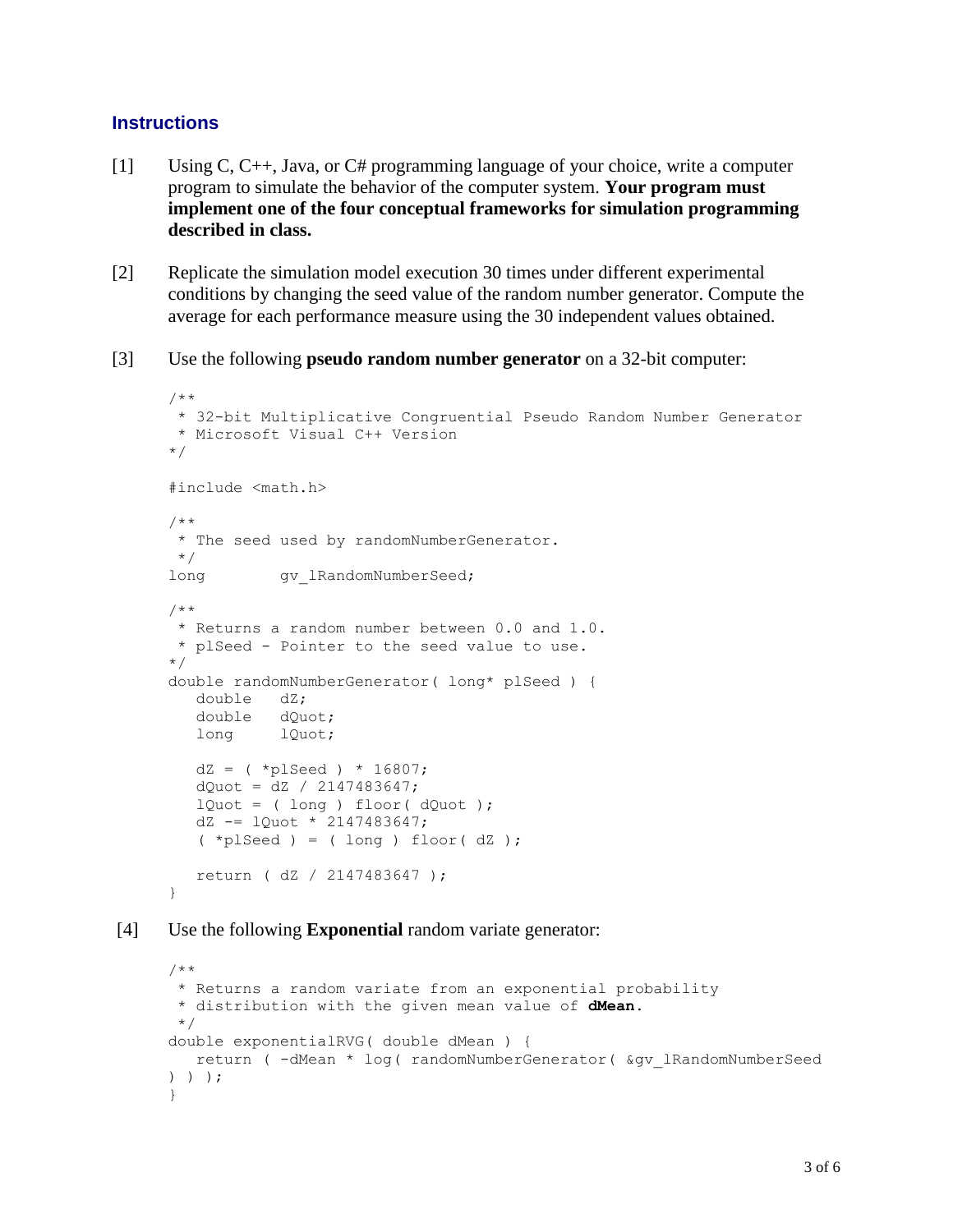#### **Requirements:**

- 1. You can write your program using: **C, C++, Objective C, Java, or C# programming language**.
- 2. **Compatibility:** It is your responsibility to make sure that your program compiles and runs under an environment your GTA can compile and run your program. You must provide **detailed** instructions for the GTA about how to compile and run your program.
- 3. **Documentation** is an integral part of your computer program and you will be graded for it. Inline documentation, procedure/method documentation, class documentation, and overall program documentation are all required. Your up-front documentation must clearly show your full name and describe how to compile and execute your program.
- 4. Your program must be your own work and the Virginia Tech **Honor Code** is in effect fully. All work is to be done under the provisions of the [Virginia Tech Honor System.](http://www.honorsystem.vt.edu/)

#### **What to submit in class on the due date:**

(Failure to submit a hard copy will result in a grade of zero. The lateness policy is applied depending on the hard copy submission time.)

- 1. A hard-copy printout of your well documented source code.
- 2. A hard-copy printout of the execution results of your program in the following format:

|               | $\rho^{\text{Mac}}$ | $\rho$ NeXT | $\rho$ LaserJet | W<br>Avg. Time | Avg. Number |
|---------------|---------------------|-------------|-----------------|----------------|-------------|
| Run 1         |                     |             |                 |                |             |
| Run 2         |                     |             |                 |                |             |
| Run 3         |                     |             |                 |                |             |
|               |                     |             |                 |                |             |
| <b>Run 30</b> |                     |             |                 |                |             |
| Average       |                     |             |                 |                |             |

**What to email to the GTA before the due date:** (See the lateness policy on the course website.)

- 1. Create a folder named *YourLastName.* Include all of your source code files, related files, and the output file created by the execution of your program into this folder.
- 2. Compress the folder. Name the compressed file *YourLastName.zip*. Make sure that your "zipping" preserves the folder structure.
- 3. E-mail your *YourLastName.zip* file to your GTA before the due date.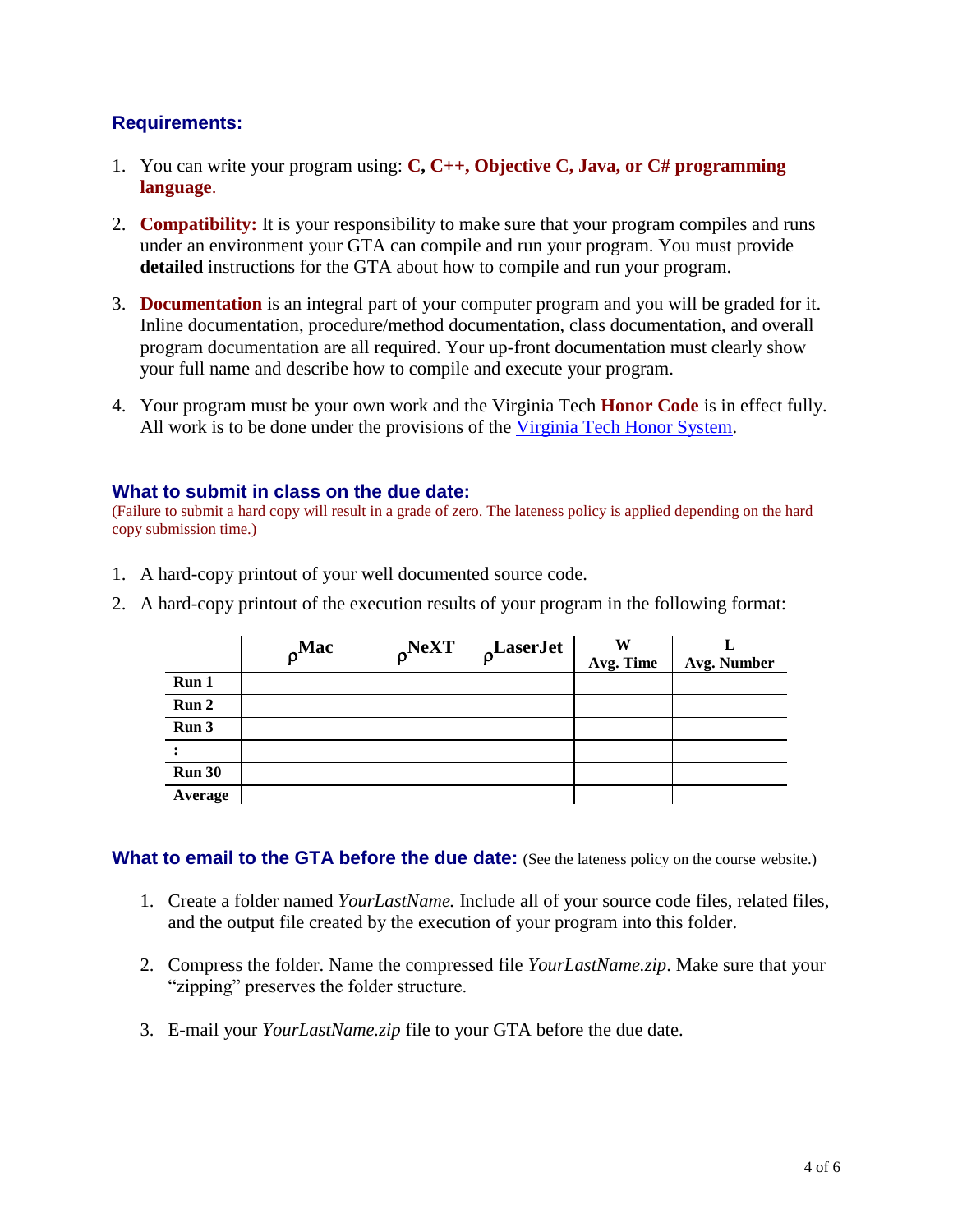

### **Computation of the Average Number of Jobs in the Computer System (L):**

Area<sub>j</sub> = (Previous N at  $t_{j-1}$ ) \* [ (The current time  $t_j$  at which N is changed) – (The last time  $t_{j-1}$  at which N was changed) ] Total Area = Sum of Area<sub>i</sub> during the course of simulation in steady state Average Number in the System  $=L = Total Area / Simulation$  Duration in Steady State

### **INSTRUCTIONS FOR PROGRAM DOCUMENTATION**

Here are the guidelines my GTA will use for grading your **program documentation**:

- 1. (**5 points**) Top-level documentation describing student name, how to compile and execute the program, and overall conceptual framework documentation.
- 2. (**5 points**) Documentation header describing the **Initializations** section of your program.
- 3. (**5 points**) Documentation header describing the **Data Structures** (e.g., event list, condition list, objects list) of your program.
- 4. (**5 points**) Documentation header describing the **Time Flow Mechanism / Clock Update** section of your program.
- 5. (**5 points**) Documentation header describing **Each Event / Activity Action / Object Scan Routine** of your program. (Take 5 points off for each.)
- 6. (**5 points**) Documentation header describing the **Random Number Generator** of your program.
- 7. (**5 points**) Documentation header describing the **Exponential Random Variate Generator** of your program.
- 8. (**5 points**) Documentation header describing the **Output** section of your program.